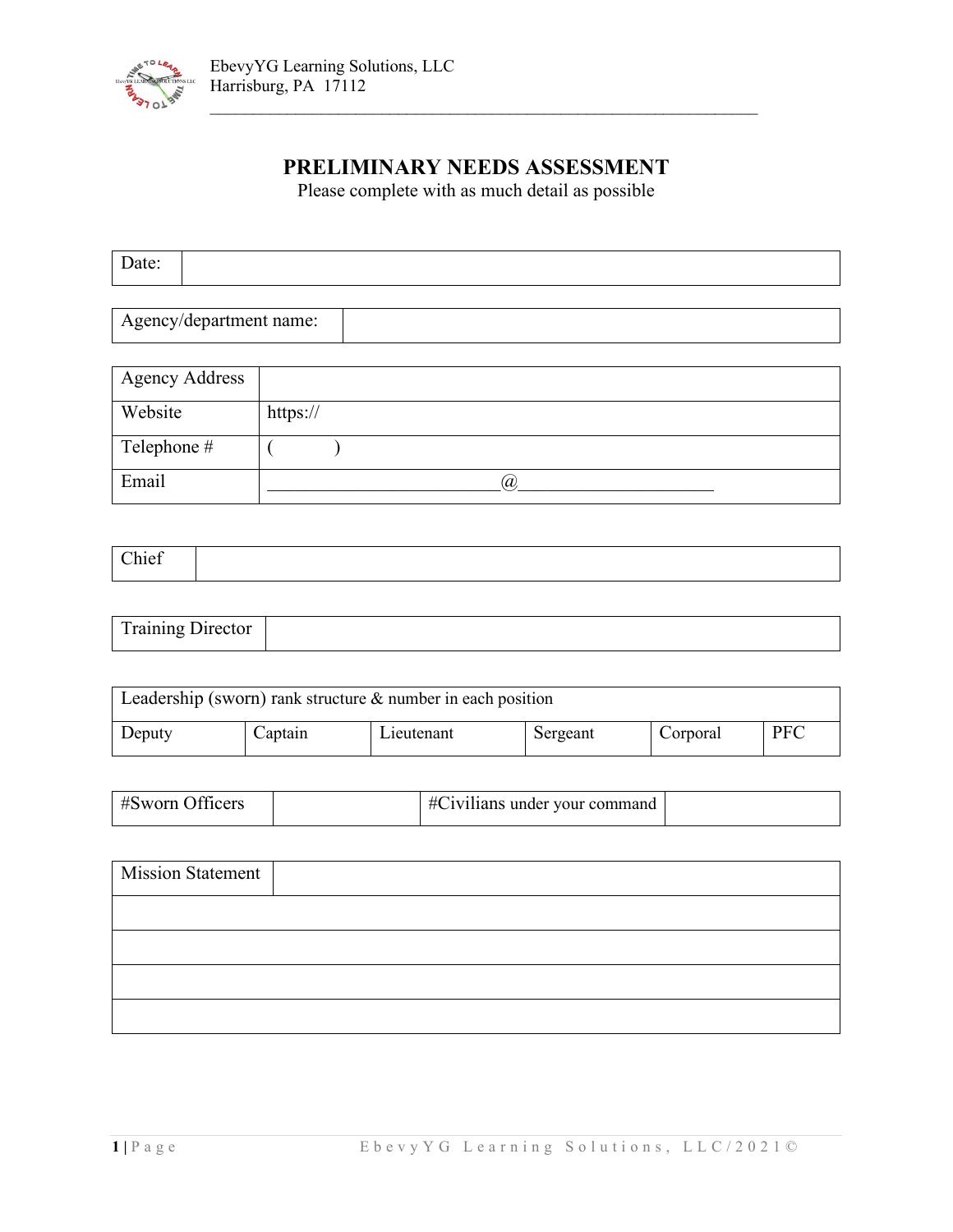

| 1. What is the average time in service for your sworn personnel? |
|------------------------------------------------------------------|
| $\Box$ 0-5 years                                                 |
| $\Box$ 6-10 years                                                |
| $\Box$ 11-15 years                                               |
| $\Box$ 16-19 years                                               |
| $\Box$ 20+ years                                                 |

 $\mathcal{L}_\text{max}$  , and the contract of the contract of the contract of the contract of the contract of the contract of

| 2. How frequently are sworn and civilian staff trained? |
|---------------------------------------------------------|
| $\Box$ Annually                                         |
| $\Box$ Biannually (twice a year)                        |
| $\Box$ Biennially (every other year)                    |
| $\Box$ Other (explain)                                  |
|                                                         |

| 3. Who trains your staff?                |
|------------------------------------------|
| $\Box$ internal staff police instructors |
| $\Box$ independent contractors           |
| $HR$ staff                               |

### **Training Completed within the last two years**

- $\Box$  cultural diversity
- $\Box$  implicit bias
- $\Box$  racial profiling
- □ bias-based policing
- $\Box$  interpersonal communication skills
- $\Box$  interacting with persons with mental disabilities
- $\Box$  equity and inclusion
- $\Box$  history of policing
- $\Box$  legitimacy
- $\Box$  procedural justice
- $\Box$  emotional health/wellness
- $\Box$  de-escalation techniques
- $\Box$  use of force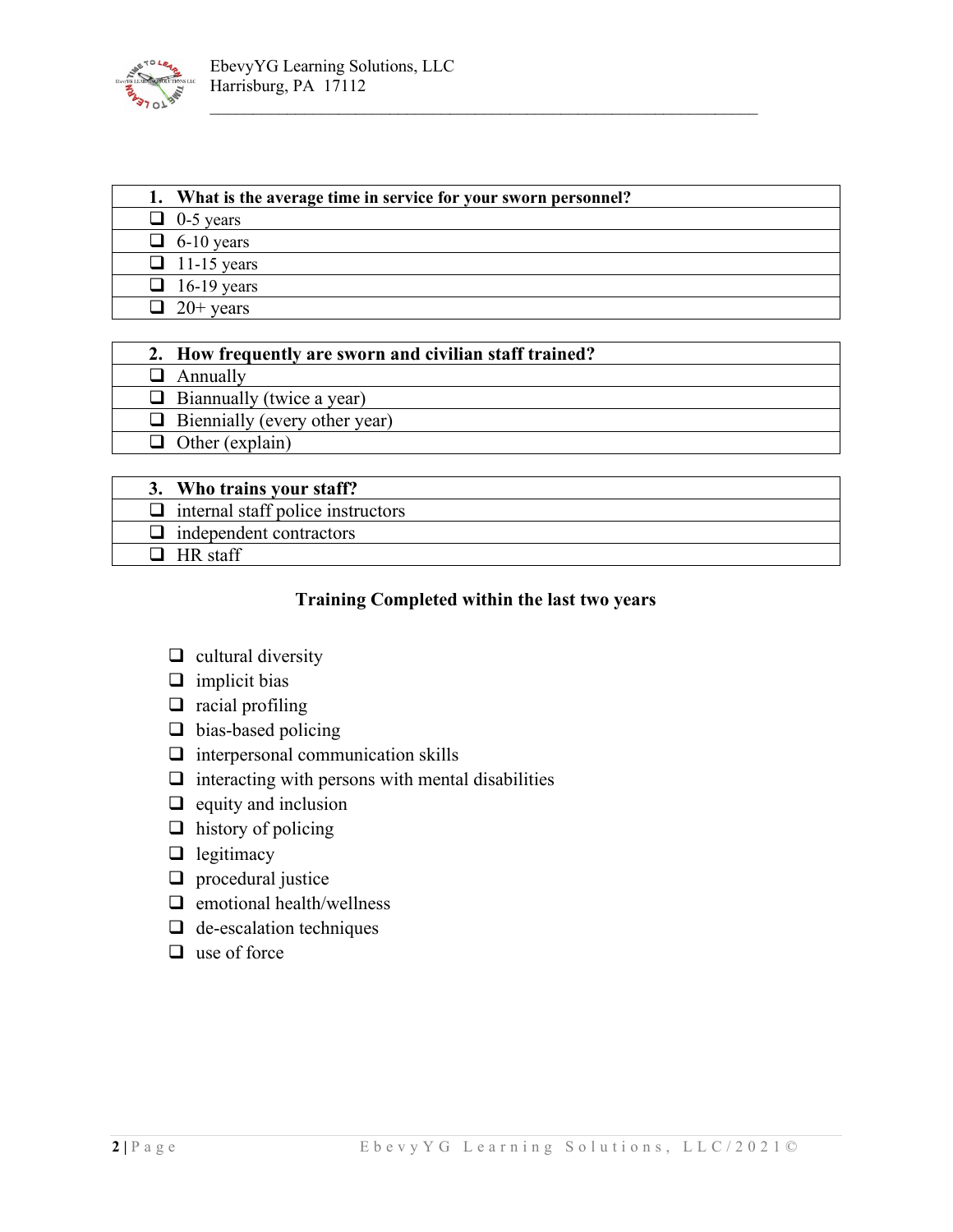

# **Current Policies**

 $\mathcal{L}_\text{max}$  , and the contract of the contract of the contract of the contract of the contract of the contract of

Does your department have written policies or directives addressing the following practices/behaviors?

- $\Box$  cultural diversity
- $\Box$  implicit bias
- $\Box$  racial profiling
- $\Box$  bias-based policing
- $\Box$  interpersonal communication skills
- $\Box$  interacting with persons with mental disabilities
- $\Box$  equity and inclusion
- $\Box$  history of policing
- $\Box$  legitimacy
- $\Box$  procedural justice
- $\Box$  encounters with civilians
- $\Box$  vehicle stops

| 4. When was the last time policies were updated? |
|--------------------------------------------------|
| $\Box$ Within the last twelve months             |
| $\Box$ 1-3 years ago                             |
| $\Box$ More than 3 years ago                     |

## **Present Needs**

| 5. Has there been an incident within the last six months causing a review of either<br>the performance or current knowledge of any sworn or civilian employee? |               |              |  |  |  |
|----------------------------------------------------------------------------------------------------------------------------------------------------------------|---------------|--------------|--|--|--|
| $\Box$ Yes<br>No                                                                                                                                               |               |              |  |  |  |
| a. Is the incident under investigation?                                                                                                                        | $\Box$ Yes    | $\square$ No |  |  |  |
| b. If the answer is yes, is disciplinary action pending?                                                                                                       | $\Box$ Yes    | $\Box$ No    |  |  |  |
| c. Is the employee required to complete training because of the incident?                                                                                      |               |              |  |  |  |
|                                                                                                                                                                | $\square$ Yes |              |  |  |  |

# **5. What change do you want to experience from training? (Explain with detail)**